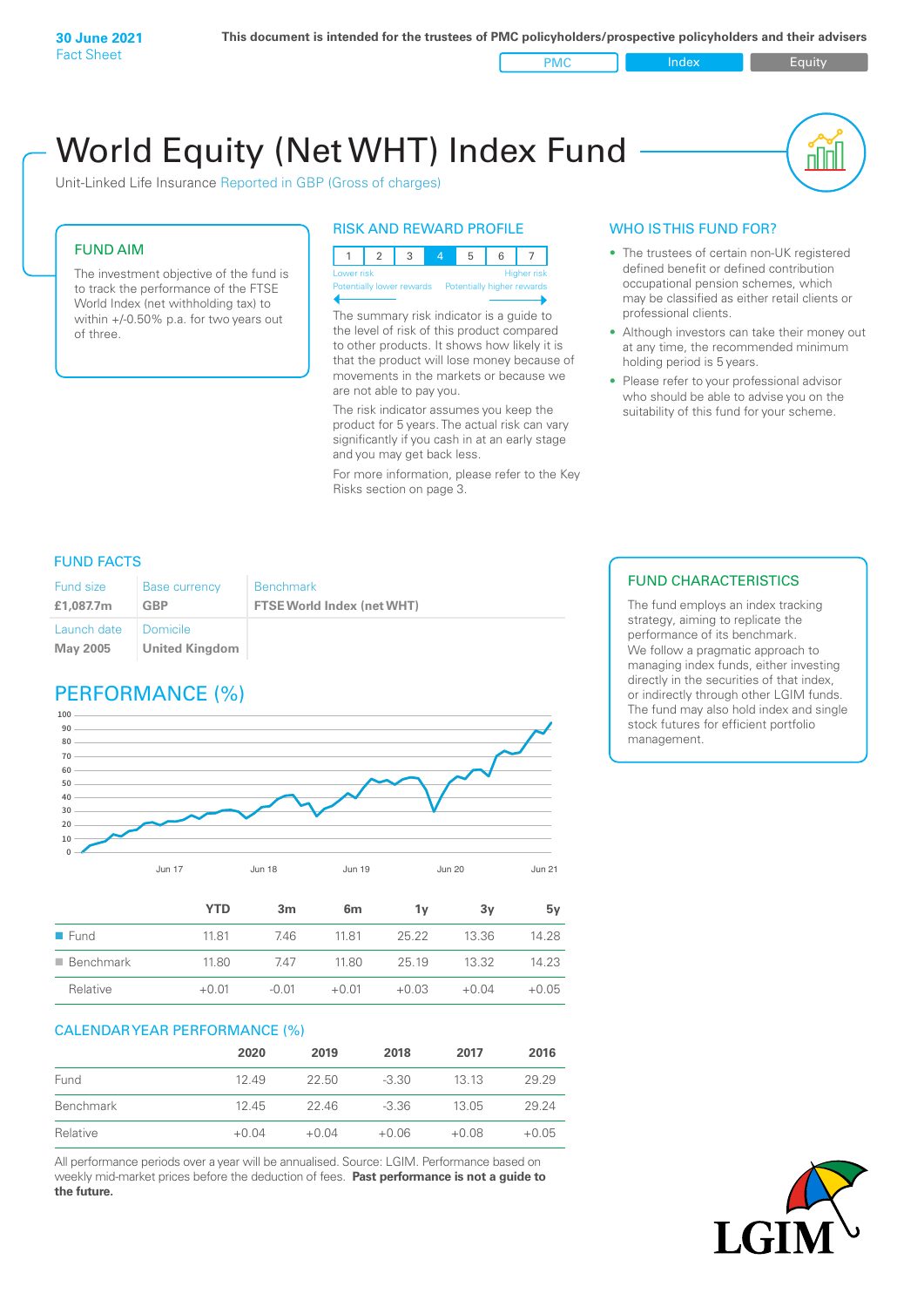## World Equity (Net WHT) Index Fund

## PORTFOLIO BREAKDOWN

All data source LGIM unless otherwise stated. Totals may not sum due to rounding. In order to minimise transaction costs, the Fund will not always own all the assets that constitute the index and on occasion it will own assets that are not in the index. The number of fund holdings can differ from the index due to corporate events and proxy holdings.



## SECTOR (%)

| ■ Technology               | 23.2 |
|----------------------------|------|
| Consumer Discretionary     | 15.2 |
| $\blacksquare$ Industrials | 140  |
| $\blacksquare$ Financials  | 13.5 |
| $\blacksquare$ Health Care | 11.6 |
| ■ Consumer Staples         | 6.1  |
| ■ Basic Materials          | 4.0  |
| ■ Telecommunications       | 3.5  |
| <b>Energy</b>              | 3.4  |
| $\Box$ Other               | 5.6  |
|                            |      |

## MARKET CAPITALISATION (%) TOP 10 HOLDINGS (%)

| ■ Large            | 80.6 |
|--------------------|------|
| $\blacksquare$ Mid | 19.4 |

■ Top 10 holdings 16.0% Rest of portfolio 84.0% No. of holdings in fund 2,667 No. of holdings in index 2,622

| Apple Inc                          | 3.5 |
|------------------------------------|-----|
| Microsoft Corp                     | 3.3 |
| Amazon Com Inc.                    | 24  |
| Facebook                           | 1.3 |
| Alphabet CI A                      | 12  |
| Alphabet CI C                      | 11  |
| Tesla Inc                          | 09  |
| Taiwan Semiconductor Manufacturing | 0 S |
| Nvidia Corp                        | 0 S |
| JPMorgan Chase & Co                | 08  |
|                                    |     |

## COUNTRY (%)

|   | <b>United States</b> | 61.9 |  |
|---|----------------------|------|--|
|   | Japan                | 7.2  |  |
| 4 | United Kingdom       | 4.3  |  |
|   | France               | 3.1  |  |
|   | Canada               | 2.7  |  |
|   | Germany              | 2.7  |  |
| ÷ | Switzerland          | 2.6  |  |
|   | Australia            | 2.2  |  |
|   | Taiwan               | 2.0  |  |
|   | Other                | 11.3 |  |
|   |                      |      |  |



The Index Fund Management team comprises 25 fund managers, supported by two analysts. Management oversight is provided by the Global Head of Index Funds. The team has average industry experience of 15 years, of which seven years has been at LGIM, and is focused on achieving the equally important objectives of close tracking and maximising returns.